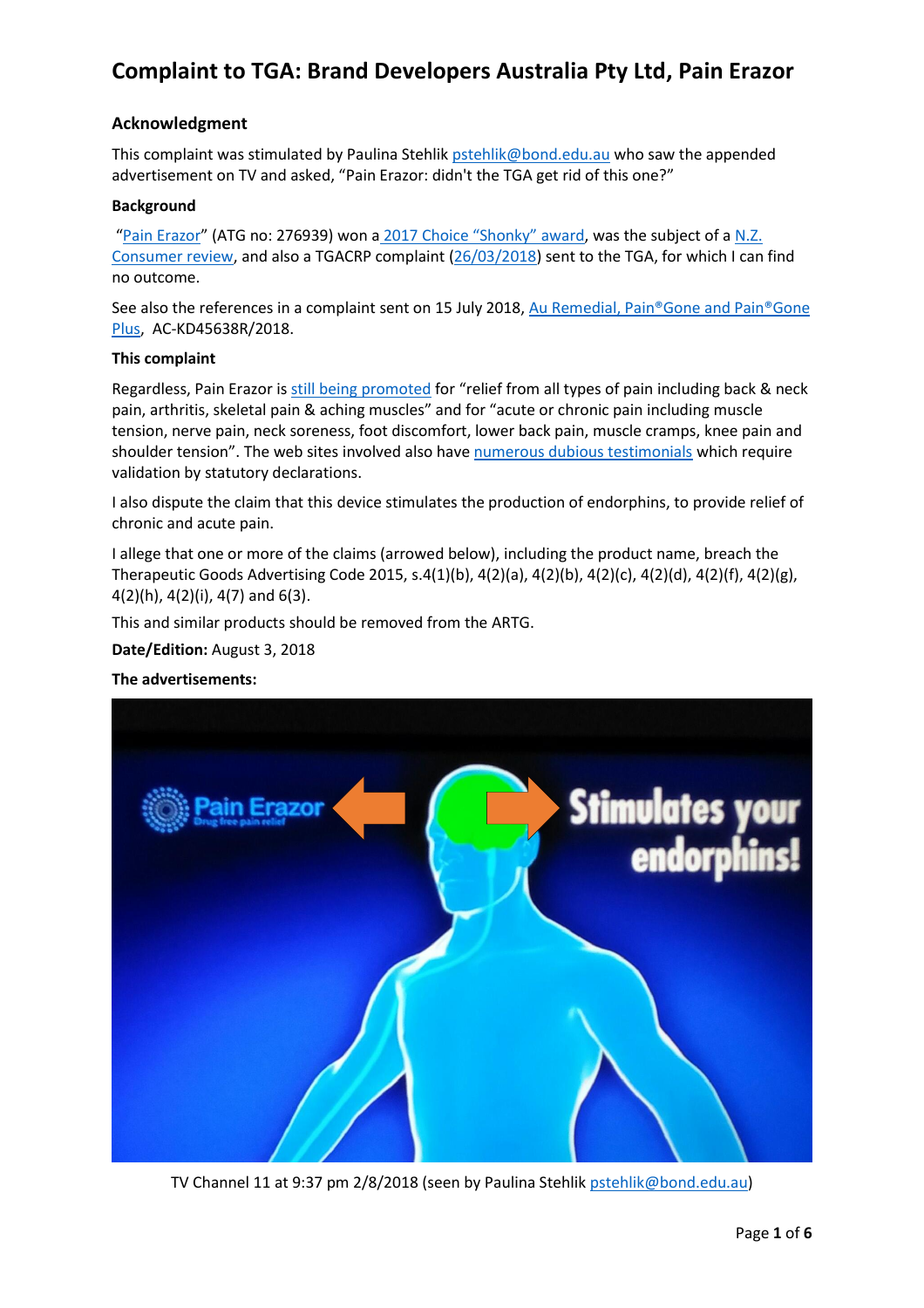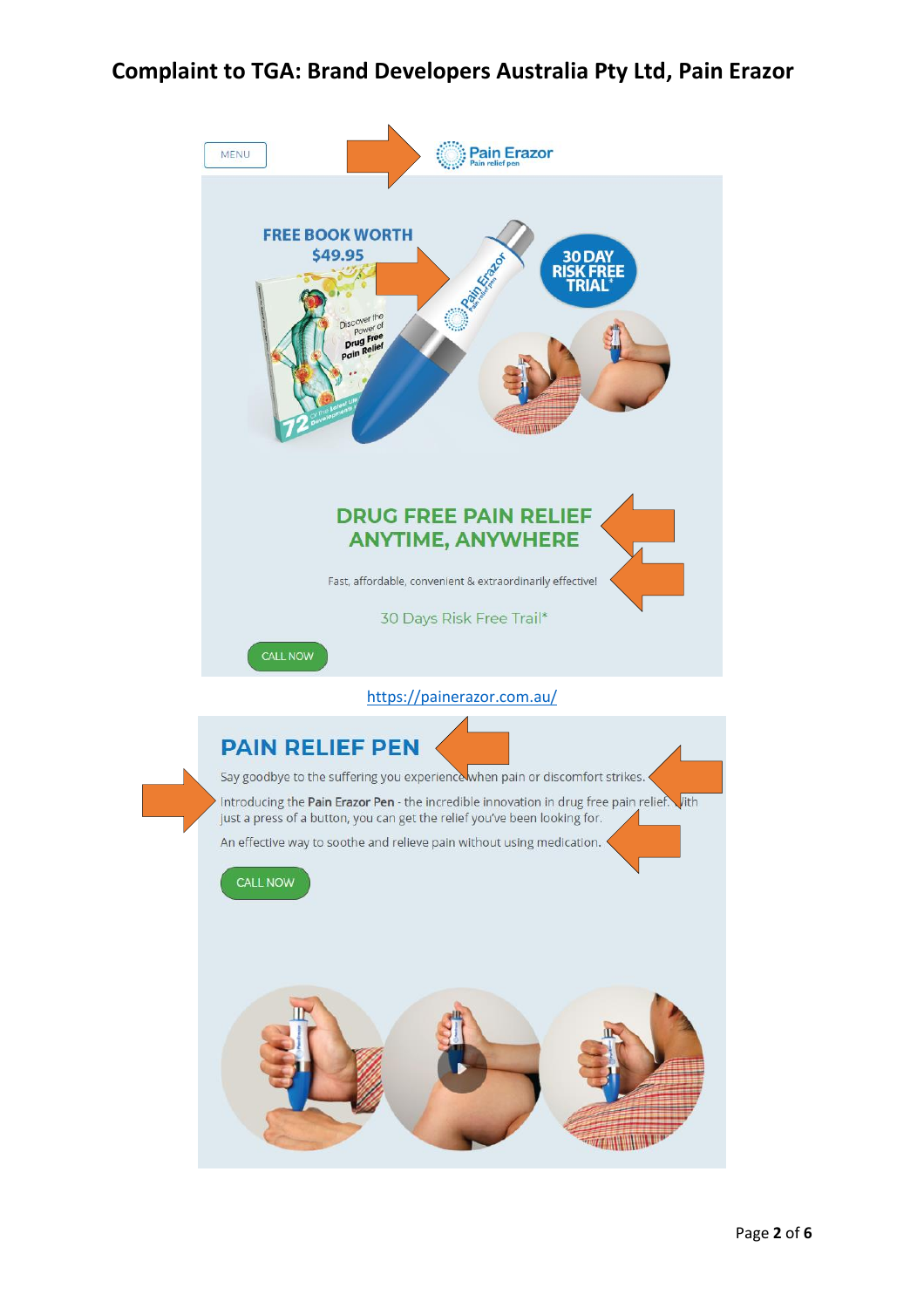

- Easy to use
- Fast & effective
- Convenient
- Works without batteries, electrodes or wires
- Pain relief right where you need it treatments.
- rugs, messy creams or expensive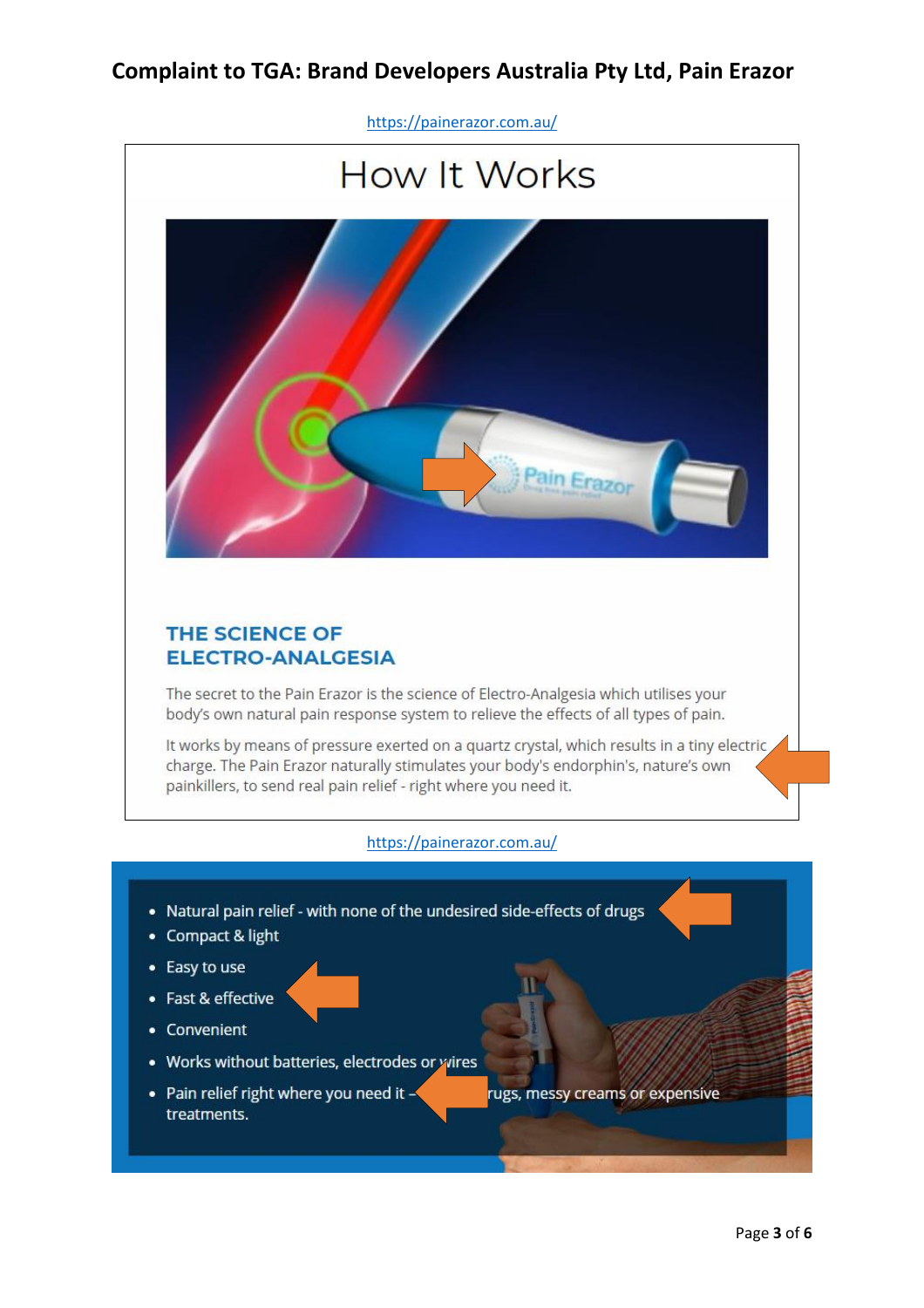

<https://painerazor.com.au/>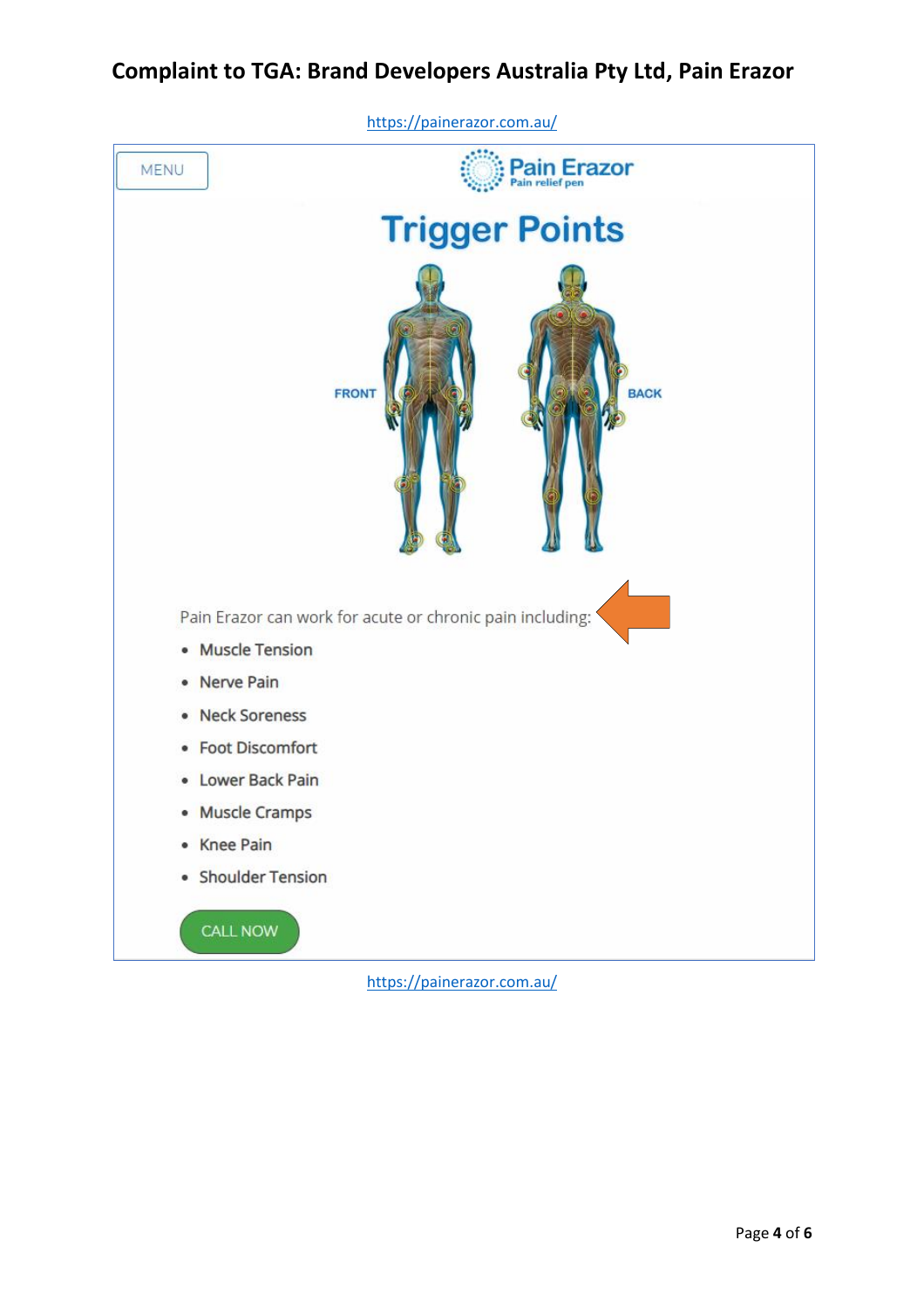

<https://painerazor.com.au/>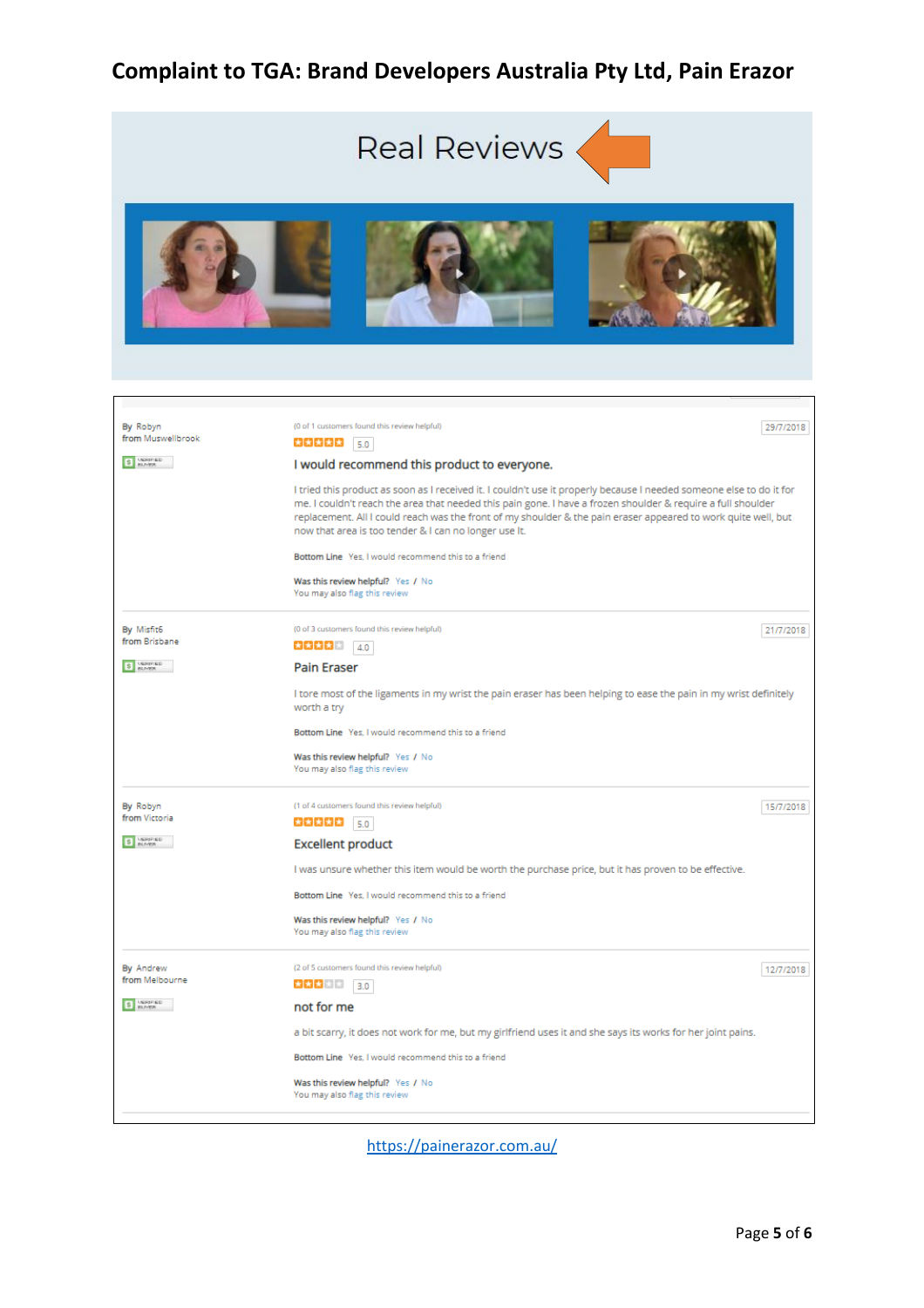Dr Ken Harvey MBBS, FRCPA, AM

Associate Professor Department of Epidemiology and Preventive Medicine School of Public Health and Preventive Medicine

Monash University Alfred Campus 553 St Kilda Rd Melbourne VIC 3004 Mobile: +61 419181910 Email: [kenneth.harvey@monash.edu](mailto:kenneth.harvey@monash.edu) WWW: [www.medreach.com.au](http://www.medreach.com.au/)

3 August 2018